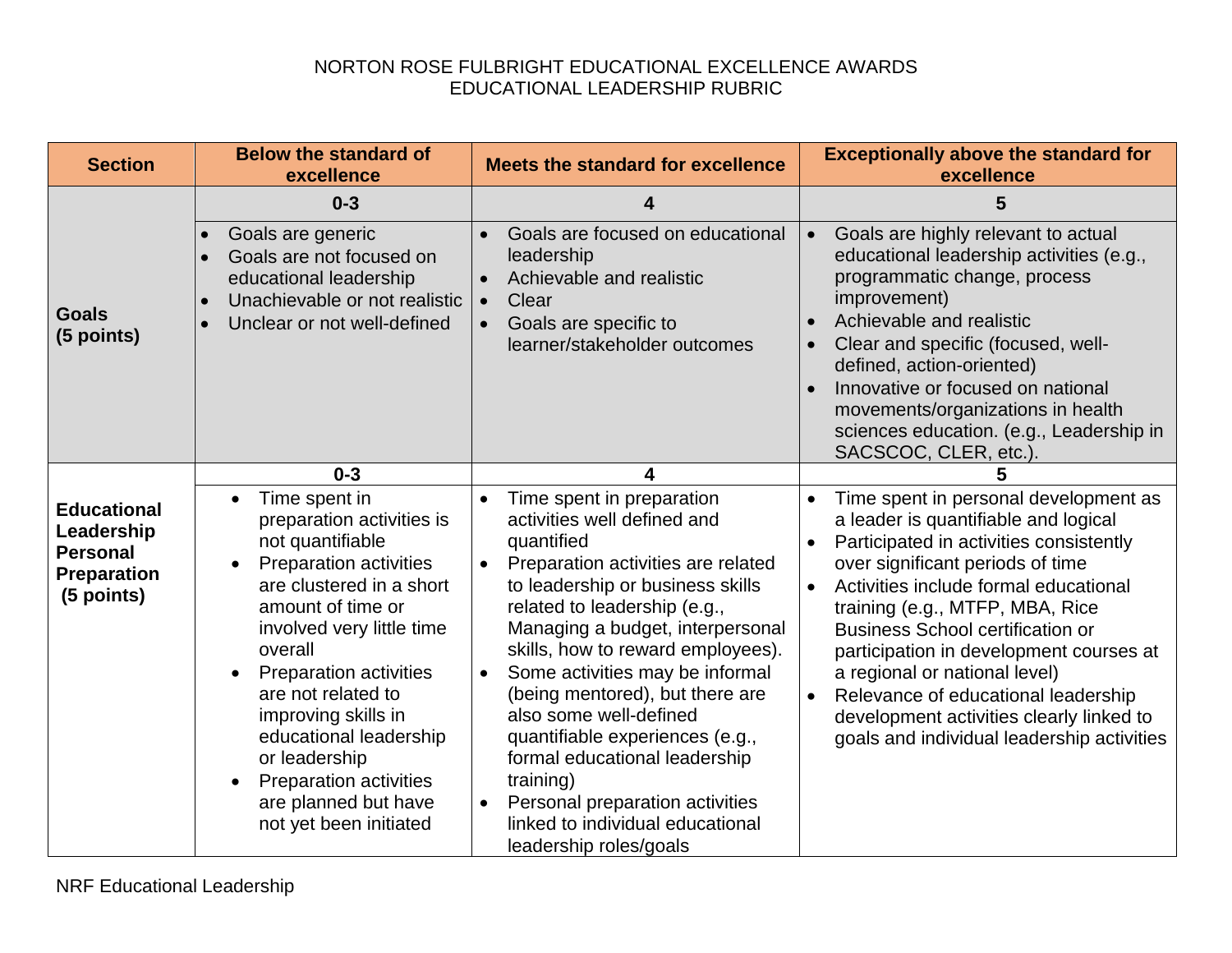|                                                            | $0 - 3$                                                                                                                                                                                                                                                                                                                                                                           |                                                                                                                                                                                                                                                                                                                                                                                                                                                                    | 5                                                                                                                                                                                                                                                                                                                                                                                                                                                                                                                                                                                                                                                                                                                                |
|------------------------------------------------------------|-----------------------------------------------------------------------------------------------------------------------------------------------------------------------------------------------------------------------------------------------------------------------------------------------------------------------------------------------------------------------------------|--------------------------------------------------------------------------------------------------------------------------------------------------------------------------------------------------------------------------------------------------------------------------------------------------------------------------------------------------------------------------------------------------------------------------------------------------------------------|----------------------------------------------------------------------------------------------------------------------------------------------------------------------------------------------------------------------------------------------------------------------------------------------------------------------------------------------------------------------------------------------------------------------------------------------------------------------------------------------------------------------------------------------------------------------------------------------------------------------------------------------------------------------------------------------------------------------------------|
| <b>Self-reflection</b><br>and<br>improvement<br>(5 points) | No meaningful reflection on<br>feedback received from<br>learners, team members or<br>individuals supervised.<br>Feedback is from a limited<br>number of sources<br>No description of how<br>feedback was used to guide<br>self-improvement as an<br>educational leader<br>No examples are provided<br>of leadership improvements<br>gained by feedback or<br>evaluation outcomes | Reflection on feedback received<br>$\bullet$<br>with some mention of process<br>Includes feedback from multiple<br>$\bullet$<br>sources, but may not have<br>explicitly solicited the feedback<br>Specific mentor(s) for educational<br>leadership identified or referenced<br>At least one example of<br>improvements as a result of<br>educational leadership is provided<br>Description of impact of<br>$\bullet$<br>improvement may or may not be<br>described | Evidence is provided regarding<br>explicit use of feedback to make<br>important changes to processes,<br>procedures, or the learning<br>environment.<br>Solicits feedback from multiple<br>$\bullet$<br>sources such as a 360 evaluation of<br>leadership<br>Letter of support from respected or<br>renowned educational leader/mentor<br>OR mentor with expertise for a<br>specific leadership skill (e.g., How to<br>communicate more effectively in<br>teams)<br>Specific and detailed descriptions of<br>$\bullet$<br>at least two examples of<br>improvements as a result of<br>educational leadership are provided<br>Description of impact of<br>improvement is described.<br>Mentoring of others in leadership<br>skills |
|                                                            | $0 - 14$                                                                                                                                                                                                                                                                                                                                                                          | $15 - 18$                                                                                                                                                                                                                                                                                                                                                                                                                                                          | 19-20                                                                                                                                                                                                                                                                                                                                                                                                                                                                                                                                                                                                                                                                                                                            |
| Quality-<br><b>Methods</b><br>(20 points)                  | Types of leadership<br>$\bullet$<br>roles were vague or not<br>easily understood.<br>Activities described are<br>mostly administrative<br>and do not require<br>critical thinking (e.g.,<br>developing the calendar<br>or making schedules for<br>trainees)                                                                                                                       | Includes a least one major<br>$\bullet$<br>educational leadership role<br>within the department or<br>institution (e.g., Program<br>director, Assistant/Associate<br>Program Director, Director of a<br>large/department<br>wide/institutional course, Chair<br>of Dept/School/Institutional<br>educational committee)                                                                                                                                             | Multiple leadership roles<br>$\bullet$<br>Activities involve new program<br>development, national initiatives<br>Leadership role includes editor of<br>medical education journal or author<br>of educational standards or national<br>guidelines in medical education<br>Tasked to create or implement new<br>$\bullet$<br>course, program, or educational<br>activity. (e.g., Team Launch, IPASS)                                                                                                                                                                                                                                                                                                                               |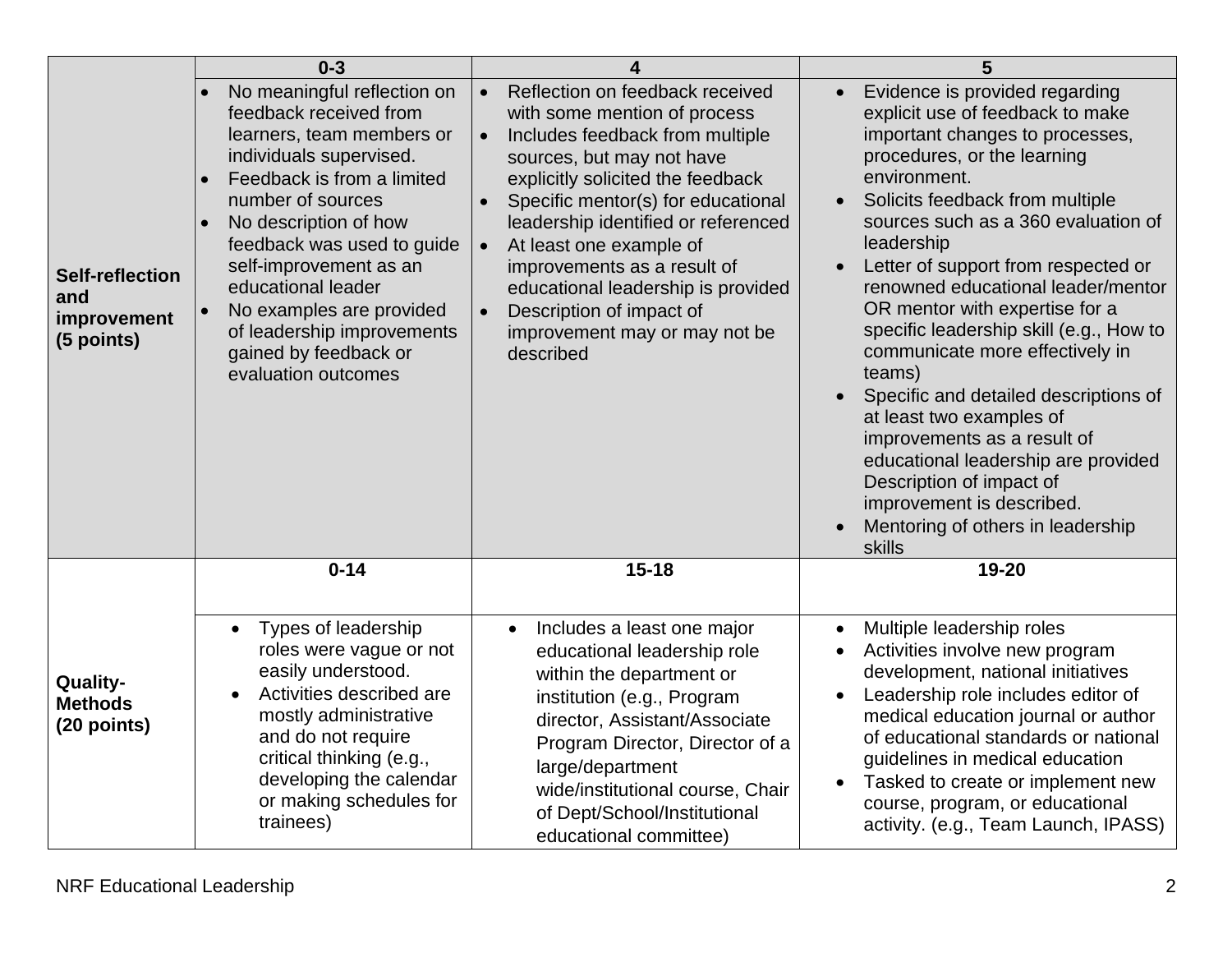|                                                                       | Activities listed are<br>clinical leadership roles<br>and not educational<br>leadership roles<br>Fewer than three<br>educational leadership<br>activities<br>No major educational<br>$\bullet$<br>leadership role<br>Listing committee<br>$\bullet$<br>involvement without<br>evidence of individual<br>contribution | Includes two or more other<br>leadership roles (e.g., CME<br>course director, educational<br>committee membership)<br>Evidence of individual<br>contribution or assigned a<br>specific role on educational<br>committees.<br>Service on ad hoc committees<br>convened to solve an<br>educational need or problem<br>Review panel for educational<br>awards, grants, or other<br>recognition<br>Evidence of mentoring faculty<br>May include leadership roles<br>in a local or regional<br>professional society. | Serve on national education related<br>committees for discipline (i.e., APA)<br>or national initiatives (AAMC, CLER)                                                                                                                                                                                                                                                                                                             |
|-----------------------------------------------------------------------|----------------------------------------------------------------------------------------------------------------------------------------------------------------------------------------------------------------------------------------------------------------------------------------------------------------------|-----------------------------------------------------------------------------------------------------------------------------------------------------------------------------------------------------------------------------------------------------------------------------------------------------------------------------------------------------------------------------------------------------------------------------------------------------------------------------------------------------------------|----------------------------------------------------------------------------------------------------------------------------------------------------------------------------------------------------------------------------------------------------------------------------------------------------------------------------------------------------------------------------------------------------------------------------------|
|                                                                       | $0 - 14$                                                                                                                                                                                                                                                                                                             | $15 - 18$                                                                                                                                                                                                                                                                                                                                                                                                                                                                                                       | 19-20                                                                                                                                                                                                                                                                                                                                                                                                                            |
| <b>Quality-</b><br><b>Meaningful</b><br><b>Results</b><br>(20 points) | No quantitative evidence or<br>metrics of leadership<br>activities<br>No suggestion that they<br>$\bullet$<br>serve as a model or mentor<br>for others<br>No evidence of sharing<br>leadership "lessons learned"<br>to colleagues or the broader<br>community.                                                       | Some quantitative evidence or<br>metrics of leadership activities<br>(e.g. external reviews)<br>Clear evidence of leadership<br>activities addressing learner<br>and programmatic needs and<br>deficiencies<br>Includes some evidence of<br>dissemination of leadership<br>activities external to home<br>institution<br><b>Evaluation or metric</b><br>demonstrating that course,<br>clerkship, program meets or<br>exceeds the institutional                                                                  | Leadership activities or methods are<br>innovative and acknowledged with<br>awards or other recognition, locally,<br>regionally, or nationally<br>Leadership activities are adopted by<br>other institutions as a model for change<br>Leader is sought out by national experts<br>$\bullet$<br>and colleagues for inter-institutional or<br>national collaboration.<br>Is recognized as a mentor to other<br>educational leaders |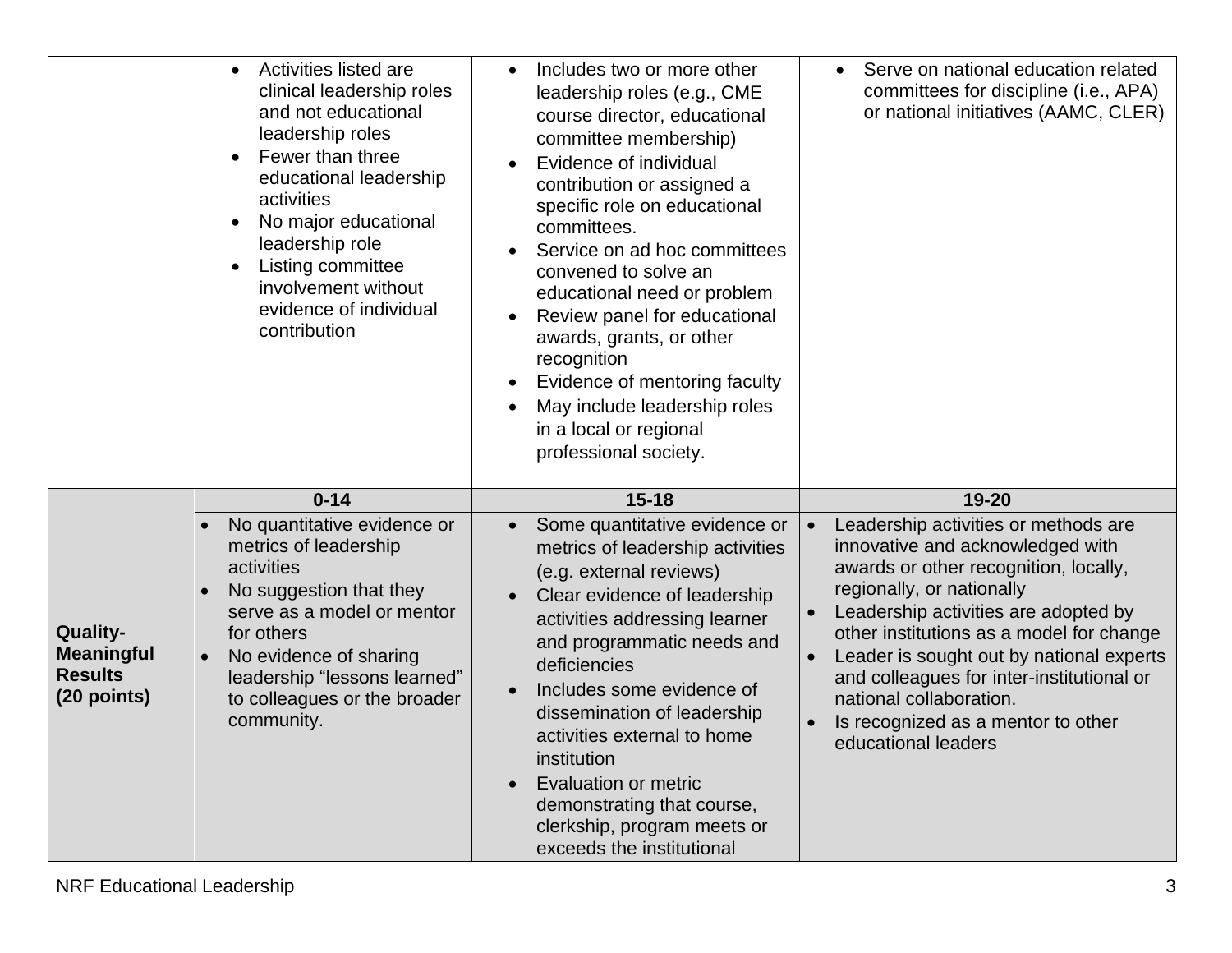|                                               |                                                                                                                                                                                                                                                                                                                                                                                                                                                      | standard, if applicable<br>standards exist.<br><b>Curricular innovation becomes</b><br>model for others.                                                                                                                                                                                                                                                                                                                  |                                                                                                                                                                                                                                                                                                                                                                                                          |
|-----------------------------------------------|------------------------------------------------------------------------------------------------------------------------------------------------------------------------------------------------------------------------------------------------------------------------------------------------------------------------------------------------------------------------------------------------------------------------------------------------------|---------------------------------------------------------------------------------------------------------------------------------------------------------------------------------------------------------------------------------------------------------------------------------------------------------------------------------------------------------------------------------------------------------------------------|----------------------------------------------------------------------------------------------------------------------------------------------------------------------------------------------------------------------------------------------------------------------------------------------------------------------------------------------------------------------------------------------------------|
| Leadership<br>Quantity<br>(30 points)         | $0 - 25$<br><b>Educational leadership</b><br>activities do not span at<br>least 5 years in total<br>Major leadership positions<br>$\bullet$<br>or activities are held for less<br>than 3 years<br>Total number of hours spent $\cdot$<br>$\bullet$<br>in leadership activities is<br>less than 2000 hrs. over the<br>5 years                                                                                                                         | 26-28<br>Educational leadership activities<br>$\bullet$<br>span at least 5 years in total, but<br>some variation from year to year<br>Major leadership positions or<br>$\bullet$<br>activities are held for greater than<br>3 years<br>Total number of hours spent in<br>leadership activity is<br>approximately 2000-3500 hrs.<br>over 5 years                                                                           | 29-30<br>Demonstrates consistent commitment to<br>educational leadership activities for well<br>over 5 years<br>Demonstration of commitment to at<br>$\bullet$<br>least one primary leadership activity for<br>greater than 4 years.<br>Total number of hours spent in<br>leadership activities is >3500 hrs. over 5<br>years                                                                            |
| Leadership<br><b>Breadth</b><br>$(10$ points) | $0 - 7$<br>Only one or none of the<br>following:<br>Leadership impacts more<br>than one learner group<br>(e.g., students, trainees,<br>health professionals)<br>More than one type of<br>leadership activity (e.g.,<br>program administration,<br>curriculum development,<br>committee participation)<br>More than one level of<br>$\bullet$<br>impact of leadership<br>activities (local/institutional,<br>regional, national, or<br>international) | $8 - 9$<br>At least TWO of the following:<br>More than one learner group (e.g.,<br>students, trainees, health<br>professionals)<br>More than one type of leadership<br>activity (e.g., program<br>administration, curriculum<br>development, committee<br>participation)<br>More than one level of<br>$\bullet$<br>involvement of leadership<br>activities (local/institutional,<br>regional, national, or international) | 10<br>All THREE of the following:<br>More than one learner group (e.g.,<br>students, trainees, health professionals)<br>More than one type of leadership<br>$\bullet$<br>activity (e.g., program administration,<br>curriculum development, committee<br>participation)<br>More than one level of involvement of<br>leadership activities (local/institutional,<br>regional, national, or international) |